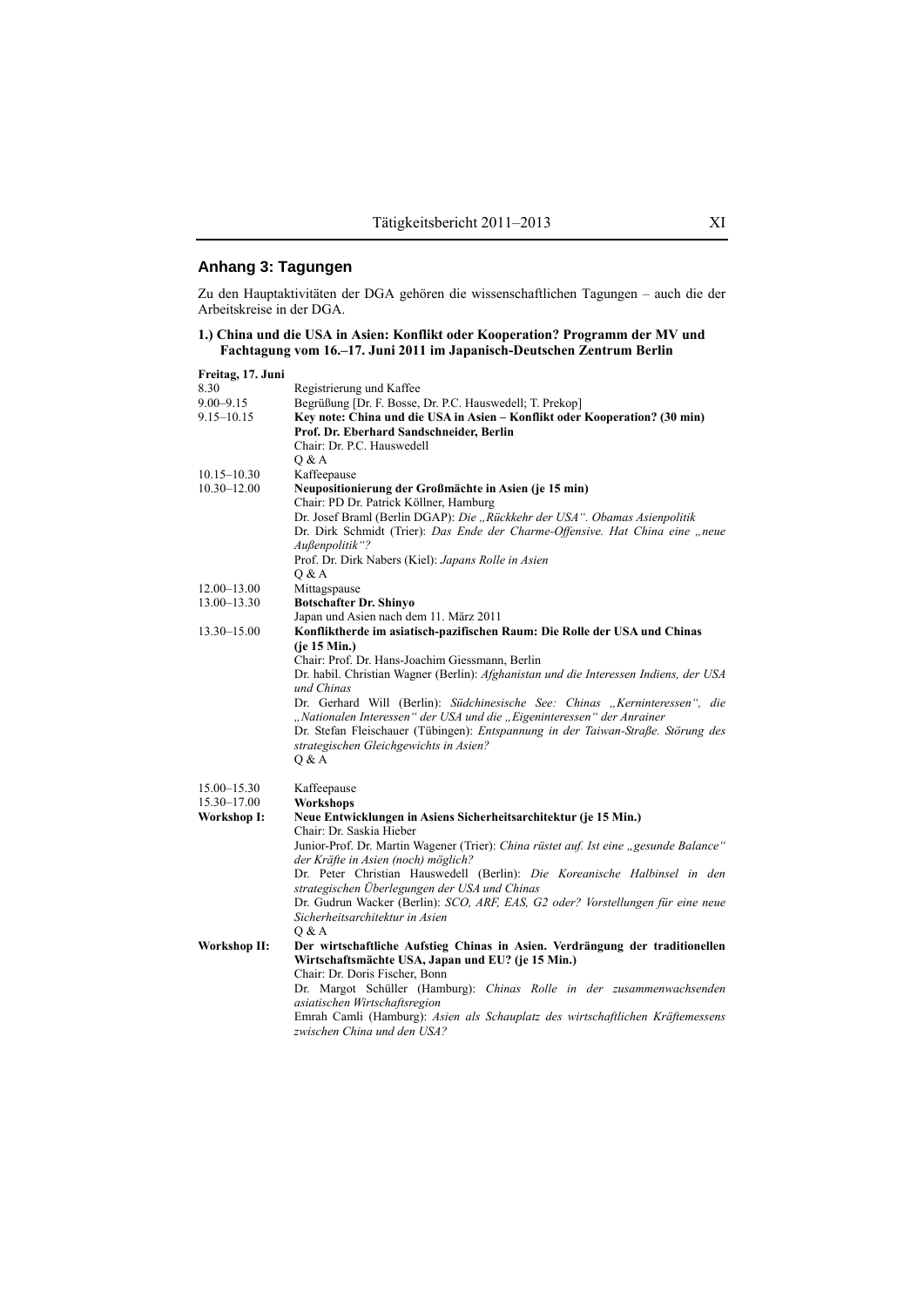|                              | Prof. Dr. Verena Blechinger-Talcott (Berlin): Japans Einfluss auf die regionalen<br><b>Integration Asiens</b><br>Q & A                                                                                                                                                |
|------------------------------|-----------------------------------------------------------------------------------------------------------------------------------------------------------------------------------------------------------------------------------------------------------------------|
| 17.00-17.15                  | Kaffeepause                                                                                                                                                                                                                                                           |
| $17.15 - 18.30$              | Roundtable: Kräftemessen der USA und Chinas in Asien. Was folgt für das                                                                                                                                                                                               |
|                              | europäische Engagement? Impulsreferate (je 10 Min.)<br>Chair: Dr. P.C. Hauswedell<br>• Dr. Gudrun Wacker (SWP, Berlin)<br>• Botschafter Dr. Cyril Nunn (Asienbeauftragter des Auswärtigen Amtes, Berlin)<br>• Wolfgang Niedermark (BASF, Berlin)<br><b>Diskussion</b> |
| 18.30                        | Schlusswort: Dr. P.C. Hauswedell                                                                                                                                                                                                                                      |
| Hamburg                      | 2.) Research Network "Governance in China" and Association for Social Science<br>Research on China (ASC) Joint International Conference, December 9-11, 2011,                                                                                                         |
| <b>Saturday, December 10</b> |                                                                                                                                                                                                                                                                       |
| $09:00 - 09:15$              | Opening Remarks                                                                                                                                                                                                                                                       |
|                              | <b>Panel 1: Official Discourse and Social Governance</b>                                                                                                                                                                                                              |
|                              | Chair: Heike Holbig (Goethe University, Frankfurt/Main)                                                                                                                                                                                                               |
| $09:30 - 10:15$              | Anne-Marie Brady (University of Canterbury): New Approaches to Social and<br>Political Control in China                                                                                                                                                               |
|                              | Commentator: Daniela Stockmann (Leiden University)                                                                                                                                                                                                                    |
| $10:15 - 11:00$              | Yang Hongshan (Renmin University, Beijing): Importing Deliberative Democracy:                                                                                                                                                                                         |
|                              | Western Discourse and the Chinese Consultative Political System                                                                                                                                                                                                       |
|                              | Commentator: Nele Noesselt (GIGA Hamburg)                                                                                                                                                                                                                             |
| $11:00 - 11:30$              | Coffee Break                                                                                                                                                                                                                                                          |
| $11:30 - 12:15$              | Maria Bondes and Sandra Heep (GIGA Hamburg): Change We Can Believe In:<br>Official Frames and Ideology in China's Quest for Legitimacy<br>Commentator: Josef Gregory Mahoney (East China Normal University, Shanghai)                                                 |
|                              | Lunch Break                                                                                                                                                                                                                                                           |
| $12:15 - 13:30$              | Panel 2: Twittering Security and Values - Microblogs as a Means of Analysis in<br><b>Social Science Research on China</b><br>Chair: Daniela Stockmann (Leiden University)                                                                                             |
| $13:30 - 14:15$              | Dominique Schirmer (University of Freiburg): Twittering Secureness - The Perception                                                                                                                                                                                   |
|                              | of Secureness in China                                                                                                                                                                                                                                                |
|                              | Commentator: Simona Thomas (Free University of Berlin)                                                                                                                                                                                                                |
| $14:15 - 15:00$              | Kristin Kupfer (University of Freiburg): ' <i>Ouest for the Best'</i> – Contesting Concepts of<br>Value in Chinese Politics                                                                                                                                           |
|                              | Commentator: Nora Sausmikat (German Asia Foundation, Essen)                                                                                                                                                                                                           |
| $15:00 - 15:30$              | Coffee Break                                                                                                                                                                                                                                                          |
|                              | Panel 3: The Mao Era and its Legacy                                                                                                                                                                                                                                   |
|                              | Chair: Sebastian Heilmann (University of Trier)                                                                                                                                                                                                                       |
| $15:30 - 16:15$              | Felix Wemheuer (University of Vienna): How Maoist China Escaped Famine                                                                                                                                                                                                |
|                              | Commentator: Patricia Thornton (University of Oxford)                                                                                                                                                                                                                 |
|                              |                                                                                                                                                                                                                                                                       |
| $16:15 - 17:00$              | Sascha Klotzbücher (Stanford University): Our Own Shadow of the Cultural<br>Revolution                                                                                                                                                                                |
|                              | Commentator: Patricia Thornton (University of Oxford)                                                                                                                                                                                                                 |
| <b>Sunday, December 11</b>   |                                                                                                                                                                                                                                                                       |
|                              | <b>Panel 4: China's Low Carbon Technology Ambitions</b>                                                                                                                                                                                                               |
|                              | Chair: Björn Alpermann (University of Würzburg)                                                                                                                                                                                                                       |
| 09:00-09:45                  | Doris Fischer (German Development Institute, Bonn): Electric Mobility Development                                                                                                                                                                                     |
|                              | $-A$ Case Study                                                                                                                                                                                                                                                       |
|                              | Commentator: Margot Schüller (GIGA Hamburg)                                                                                                                                                                                                                           |
|                              |                                                                                                                                                                                                                                                                       |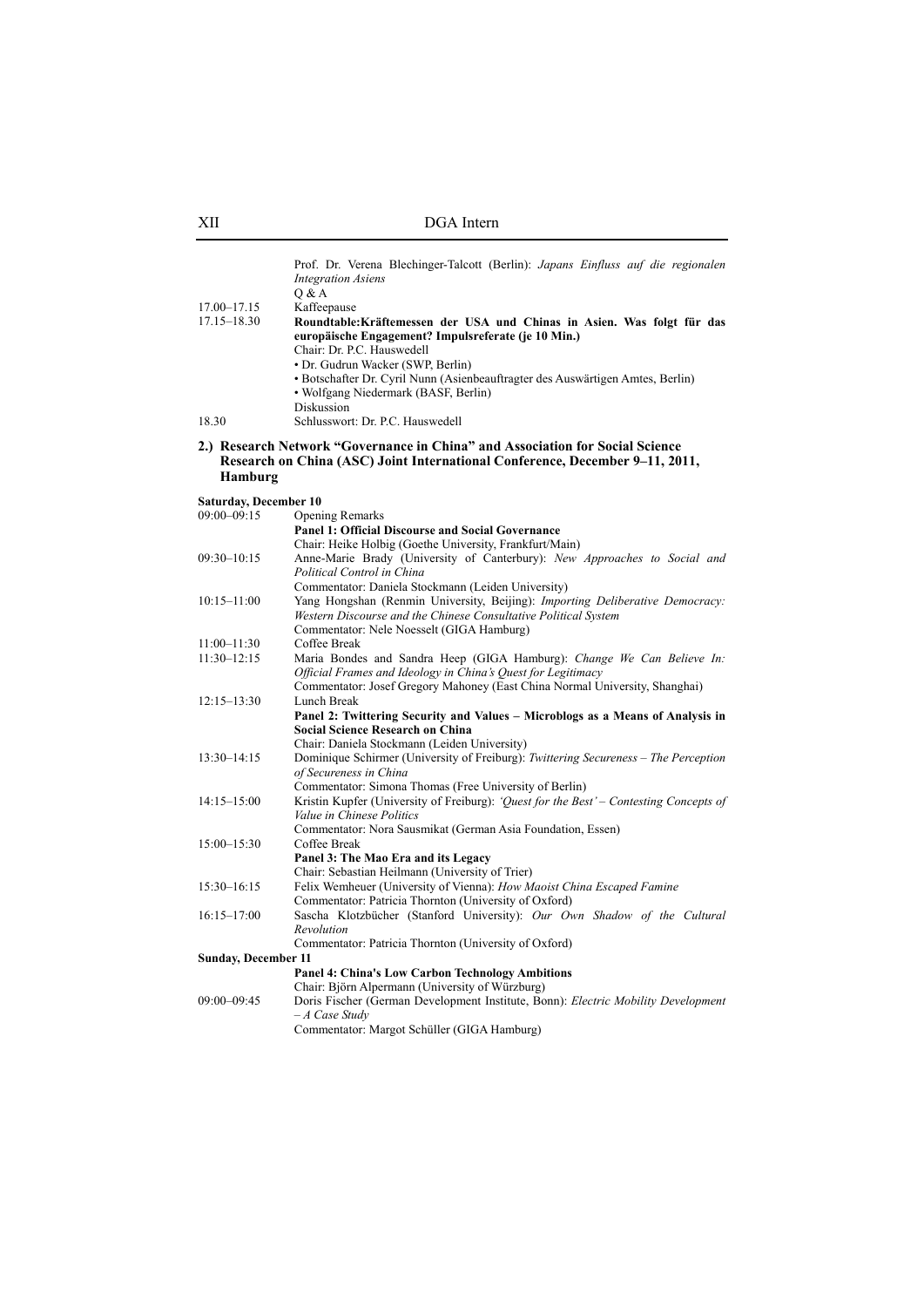| 09:45-10:30          | Jim Watson (Sussex Energy Group): The Relationship between Indigenous Innovation<br>and Technological Transfer                                                                                                                                                                                                                                                                                                                                                                                                                                                                                                                                  |
|----------------------|-------------------------------------------------------------------------------------------------------------------------------------------------------------------------------------------------------------------------------------------------------------------------------------------------------------------------------------------------------------------------------------------------------------------------------------------------------------------------------------------------------------------------------------------------------------------------------------------------------------------------------------------------|
|                      | Commentator: Maximilian Mayer (University of Bonn)                                                                                                                                                                                                                                                                                                                                                                                                                                                                                                                                                                                              |
| $10:30 - 11:00$      | Coffee Break                                                                                                                                                                                                                                                                                                                                                                                                                                                                                                                                                                                                                                    |
| $11:00 - 11:45$      | Genia Kostka (Frankfurt School of Finance and Management) and Sarah Eaton<br>(University of Oxford): Does Cadre Rotation Help or Hinder China's Green Rise?<br>Evidence from Shanxi Province                                                                                                                                                                                                                                                                                                                                                                                                                                                    |
|                      | Commentator: Christian Göbel (Lund University)                                                                                                                                                                                                                                                                                                                                                                                                                                                                                                                                                                                                  |
| $11:45 - 12:00$      | <b>Concluding Remarks</b>                                                                                                                                                                                                                                                                                                                                                                                                                                                                                                                                                                                                                       |
|                      | 3.) Second Conference on Bengal Related Studies for Students and Young Scholars,<br>October 26–28, 2012, Halle (Saale)                                                                                                                                                                                                                                                                                                                                                                                                                                                                                                                          |
| Friday, October 26   |                                                                                                                                                                                                                                                                                                                                                                                                                                                                                                                                                                                                                                                 |
| 18:00-19:30          | Welcome by the Organisers and Open Discussion on the Topic<br>Prof. Rahul Peter Das (Martin Luther University Halle-Wittenberg)<br>and Prof. Ainoon Naher (Jahangirnagar University): Studying Bengal – Here and<br>There: Prospects and Challenges                                                                                                                                                                                                                                                                                                                                                                                             |
| Saturday, October 27 |                                                                                                                                                                                                                                                                                                                                                                                                                                                                                                                                                                                                                                                 |
| $9:00 - 10:45$       | <b>Session 1</b>                                                                                                                                                                                                                                                                                                                                                                                                                                                                                                                                                                                                                                |
|                      | Chair: Franziska Tappe (Martin Luther University Halle-Wittenberg)<br>Sutanuka Banerjee (University of Malaga): Body-Bound Bengal: Negotiating Cross-<br>Cultural Dialectics of Gender and Sexuality in Colonial Spaces<br>Sukla Chatterjee (Ruprecht Karls University Heidelberg): Imlande Bangamahilā: The<br>Female Spectator's Gazing at the 'Other'<br>Bhaswati Chatterjee (Martin Luther University Halle-Wittenberg): Germany in the                                                                                                                                                                                                     |
|                      | Perception of Bengali South Asians: A Case Study                                                                                                                                                                                                                                                                                                                                                                                                                                                                                                                                                                                                |
| $10:45 - 11:15$      | Coffee Break                                                                                                                                                                                                                                                                                                                                                                                                                                                                                                                                                                                                                                    |
| $11:15 - 12:30$      | <b>Session 2</b>                                                                                                                                                                                                                                                                                                                                                                                                                                                                                                                                                                                                                                |
|                      | Chair: Melitta Waligora (Humboldt University of Berlin)<br>Magdalena Lipinska (University of Hamburg): The Partition of Bengal (1947) in the<br>Bengali Novel on the Example of Taslima Nasrin's Pherā<br>Chandni Basu (Albert Ludwigs University Freiburg): Colonial Law, Post-Colonial<br>Childhoods: Theirs or Ours? Bangladeshi Children in the Observation Homes of West<br>Bengal                                                                                                                                                                                                                                                         |
| $12:30 - 14:00$      | Lunch Break                                                                                                                                                                                                                                                                                                                                                                                                                                                                                                                                                                                                                                     |
| 14:00-15:45          | <b>Session 3</b><br>Chair: Boris Wille (Martin Luther University Halle-Wittenberg)<br>Patrick Hesse (Humboldt University of Berlin): Bengal Communism and Islam: 1920–<br>47                                                                                                                                                                                                                                                                                                                                                                                                                                                                    |
|                      | Elisabeth Fink (Goethe University Frankfurt): From Social Mobilisation to Service<br>Delivery? The Impact of International Support on Trade Unions and Labour<br>Organisations in the Ready-Made Garment Sector in Bangladesh                                                                                                                                                                                                                                                                                                                                                                                                                   |
| $16:50 - 17:00$      | Kirsten Hackenbroch (TU Dortmund University): Dhāndābāj or Civil Society? An<br>Analysis of the Discussion of the Future of Korail Neighbourhood in Dhaka                                                                                                                                                                                                                                                                                                                                                                                                                                                                                       |
| $15:45 - 16:15$      | Coffee Break                                                                                                                                                                                                                                                                                                                                                                                                                                                                                                                                                                                                                                    |
| $16:15 - 18:00$      | <b>Session 4</b><br>Chair: Konrad Siegfried (Helmholtz Centre for Environmental Research Leipzig)<br>Silke Marie Christiansen (Leuphana University of Lüneburg): Climate Conflicts in<br>Bangladesh: A Case of International Environmental and Humanitarian Law<br>Bishawjit Mallick (Karlsruhe Institute of Technology): Disaster, Migration and Social<br>Change: Empirical Evidence for Addressing Environmental Refugees in Bangladesh<br>Sujit Sikder (University of Bonn): Stakeholder Participation for Realising a Climate<br>Resilient Urban Future: Experiences from an Informal Settlements Regularisation<br>Process in Khulna City |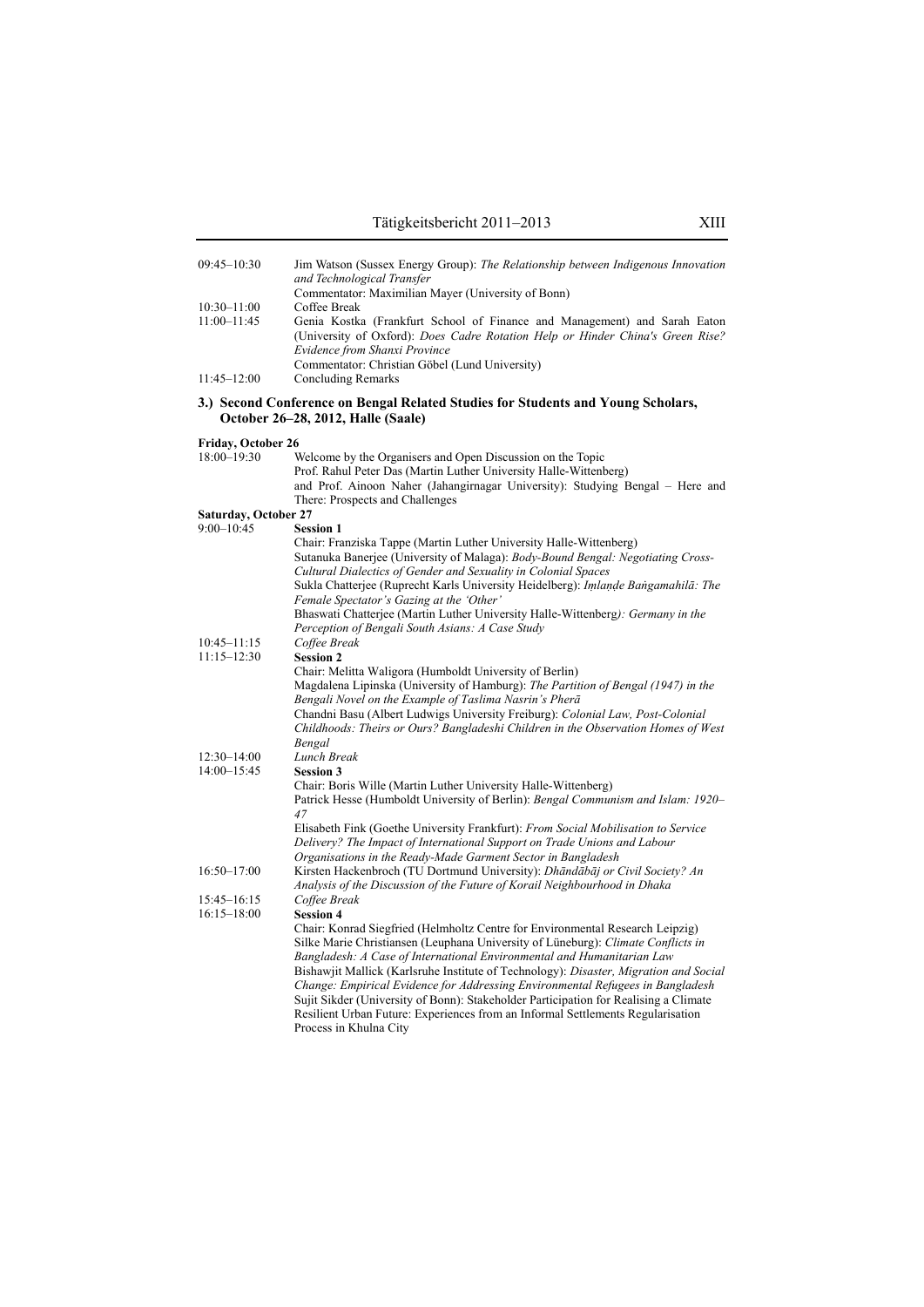| 19:00                                       | Informal Dinner at the Venue                                                                                                                                                                                                                                                                                                                                                                                                                 |
|---------------------------------------------|----------------------------------------------------------------------------------------------------------------------------------------------------------------------------------------------------------------------------------------------------------------------------------------------------------------------------------------------------------------------------------------------------------------------------------------------|
| <b>Sunday, October 28</b><br>$9:00 - 10:15$ | <b>Session 5</b><br>Chair: Xing Zhang (Peking University)<br>Dhrupadi Chattopadhyay (Ruprecht Karls University Heidelberg): In-Between<br>Languages: Sermista and the Dilemma of the Early Bengali Theatre<br>Yasemin Eckert (Martin Luther University Halle-Wittenberg): Brecht Adaptations in<br>West Bengal with Special Focus on the Threepenny Opera<br>Bhaswati Chatterjee (Martin Luther University Halle-Wittenberg): Germany in the |
| $10:15 - 10:45$<br>$10:45 - 12:00$          | Perception of Bengali South Asians: A Case Study<br>Coffee Break<br><b>Session 6</b><br>Chair: Franziska Strich (Martin Luther University Halle-Wittenberg)<br>Sergey Donchenko (Saint Petersburg State University): Bengali Boatmen's Songs:<br>Sāri and Bhāṭiỳāli<br>Md Sarowar Jahan (Brandenburg University of Technology Cottbus): <i>Prospects of</i><br>Sustainable Tourism in Bangladesh: The Case of the Sundarbans                 |
| $12:00 - 13:00$                             | <b>Final Discussion</b>                                                                                                                                                                                                                                                                                                                                                                                                                      |
| Tübingen                                    | 4.) Research Network "Governance in China" and Association for Social Science<br>Research on China (ASC) Joint International Conference, November 23–24, 2012,                                                                                                                                                                                                                                                                               |
| Friday, November 23, afternoon              |                                                                                                                                                                                                                                                                                                                                                                                                                                              |
| 14:00-14:15<br>$14:15 - 15:50$              | Opening Remarks: Gunter Schubert (University of Tuebingen)<br><b>Panel 1: Stratification and Social Identities</b>                                                                                                                                                                                                                                                                                                                           |
|                                             | Chair: Elena Meyer-Clement (University of Tuebingen)                                                                                                                                                                                                                                                                                                                                                                                         |
|                                             | Björn Alpermann (University of Wuerzburg): Status Change and Social Identities in                                                                                                                                                                                                                                                                                                                                                            |
|                                             | Contemporary Urban China                                                                                                                                                                                                                                                                                                                                                                                                                     |
|                                             | Andrew Kipnis (Australian National University): <i>Urbanization in Between: Rural and</i><br>Socialist Traces in Rapidly Urbanizing China                                                                                                                                                                                                                                                                                                    |
| $15:50 - 16:10$                             | Commentator: Carolyn L. Hsu (Colgate University)                                                                                                                                                                                                                                                                                                                                                                                             |
| $16:10 - 17:50$                             | Coffee break<br><b>Individual paper session I</b>                                                                                                                                                                                                                                                                                                                                                                                            |
|                                             | Chair: Björn Alpermann (University of Wuerzburg)                                                                                                                                                                                                                                                                                                                                                                                             |
|                                             | Lena Springer and Katja Pessl (University of Vienna): Social mobility of migrants<br>from China in Vienna: Educational careers and relations of informal employment"<br>Commentator: Karsten Giese (GIGA German Institute of Global and Area Studies,                                                                                                                                                                                        |
|                                             | Hamburg)<br>Tobias Voss (University of Cologne): Research on Income Distribution in the                                                                                                                                                                                                                                                                                                                                                      |
|                                             | People's Republic of China since 1992 – Economic discourses and their political                                                                                                                                                                                                                                                                                                                                                              |
|                                             | impact                                                                                                                                                                                                                                                                                                                                                                                                                                       |
|                                             | Commentator: Doris Fischer (University of Wuerzburg)                                                                                                                                                                                                                                                                                                                                                                                         |
| <b>Saturday, November 24</b>                |                                                                                                                                                                                                                                                                                                                                                                                                                                              |
| $9:15 - 11:55$                              | Panel 2: Incentives, Distortions and Effectiveness -                                                                                                                                                                                                                                                                                                                                                                                         |
|                                             | <b>Local Policy Implementation in Perspective</b>                                                                                                                                                                                                                                                                                                                                                                                            |
|                                             | Chair: Thomas Heberer (University of Duisburg–Essen)<br>Mei Ciqi (Tsinghua University): The Reach of the Center: Limitation of Unlimited                                                                                                                                                                                                                                                                                                     |
|                                             | Political Authority (co-authored with Margaret Pearson, University of Maryland)                                                                                                                                                                                                                                                                                                                                                              |
|                                             | Genia Kostka (Frankfurt School of Finance and Management): Intended and                                                                                                                                                                                                                                                                                                                                                                      |
|                                             | unintended consequences of setting 'hard' environmental targets                                                                                                                                                                                                                                                                                                                                                                              |
|                                             | Anna Ahlers (University of Tuebingen): Constructing 'New Rural Neighborhoods'                                                                                                                                                                                                                                                                                                                                                                |
|                                             | (新农村社区) in China from the Strategic Perspective of Local Policy Implementors –                                                                                                                                                                                                                                                                                                                                                               |
|                                             | Effective Adaptation of 'Urbanization with Chinese Characteristics'?                                                                                                                                                                                                                                                                                                                                                                         |
|                                             | Commentator: Andrew Kipnis (Australian National University)                                                                                                                                                                                                                                                                                                                                                                                  |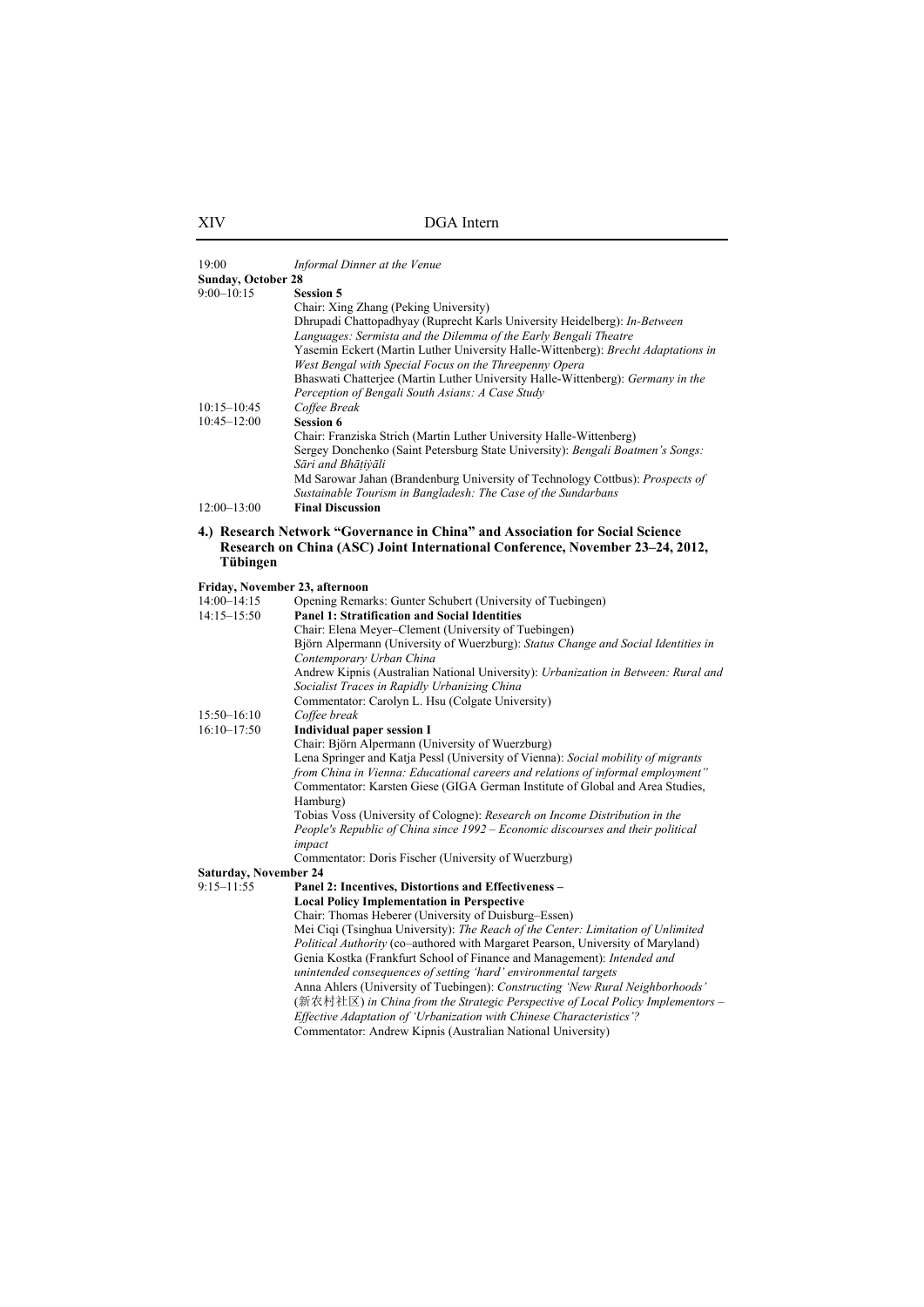| $12:00 - 13:00$                                 | Lunch break                                                                                                                                                |  |  |  |
|-------------------------------------------------|------------------------------------------------------------------------------------------------------------------------------------------------------------|--|--|--|
| $13:15 - 15:55$                                 | Panel 3: The Politics and Economics of Technology and Innovation in China<br>Chair: Sebastian Heilmann (University of Trier)                               |  |  |  |
|                                                 | Christian Göbel (University of Heidelberg): The Innovation Dilemma and Regime                                                                              |  |  |  |
|                                                 | Consolidation in China                                                                                                                                     |  |  |  |
|                                                 | Cora Jungbluth (University of Freiburg): Unleashing the "Green Cat"? The                                                                                   |  |  |  |
|                                                 | Institutionalization of Environmental Policy and the Promotion of Renewable Energy                                                                         |  |  |  |
|                                                 | in China – Lessons from the Solar Industry<br>Maximilian Mayer (University of Bonn): Creative destruction and China's position in                          |  |  |  |
|                                                 | the global politics of innovation                                                                                                                          |  |  |  |
|                                                 | 20 minute coffee break                                                                                                                                     |  |  |  |
|                                                 | Commentator: Richard P. Suttmeier (University of Oregon)                                                                                                   |  |  |  |
| $16:00 - 16:50$                                 | <b>Individual paper session II</b>                                                                                                                         |  |  |  |
|                                                 | Chair: Dominique Schirmer (University of Freiburg)<br>Carsten Herrmann-Pillath (Frankfurt School of Finance and Management): Making                        |  |  |  |
|                                                 | Sense of Institutional Change in China: The Cultural Dimension of Economic Growth                                                                          |  |  |  |
|                                                 | and Modernization                                                                                                                                          |  |  |  |
|                                                 | Commentator: Gunter Schubert (University of Tuebingen)                                                                                                     |  |  |  |
| $16:50 - 17:00$                                 | Concluding Remarks: Gunter Schubert (University of Tuebingen)                                                                                              |  |  |  |
|                                                 | 5.) Workshop "Urban Development in South Asia / Stadtentwicklung in Südasien",                                                                             |  |  |  |
|                                                 | Abteilung für Kultur und Geschichte Indiens und Tibets, Asien-Afrika-Institut,                                                                             |  |  |  |
|                                                 | Universität Hamburg und dem Arbeitskreis Neuzeitliches Südasien, November 09-                                                                              |  |  |  |
| 10, 2012, Hamburg                               |                                                                                                                                                            |  |  |  |
| <b>Friday, November 9</b>                       |                                                                                                                                                            |  |  |  |
| $10:15 - 12:30$                                 | <b>Panel 1: Indian Megacities</b>                                                                                                                          |  |  |  |
|                                                 | Chair: Prof. Shrawan Kumar Acharya                                                                                                                         |  |  |  |
|                                                 | Prof. em. Dr. Dirk Bronger (Universität Bochum): Global Cities in Indien<br>Prof. Utpal Sharma (CEPT University, Ahmedabad): The Challenge of Metropolitan |  |  |  |
|                                                 | Planning in Developing Countries: Case of Structure Plan for Hyderabad                                                                                     |  |  |  |
|                                                 | Metropolitan Region                                                                                                                                        |  |  |  |
|                                                 | Ambassador retd. Dr. Hans-Georg Wieck (Berlin): Public Discourse on the Dangers                                                                            |  |  |  |
|                                                 | of Megacities for Democracy and Social Peace in India / Der öffentliche Diskurs über                                                                       |  |  |  |
| $12:30 - 13:30$                                 | die Gefahren der Mega-Städte für die Demokratie und den sozialen Frieden in Indien<br><b>LUNCH</b>                                                         |  |  |  |
| 13:30                                           | Panel 2: Urban Infrastructure and socioeconomic issues                                                                                                     |  |  |  |
| $13:30 - 15:45$                                 | <b>Sessoion 1:</b>                                                                                                                                         |  |  |  |
|                                                 | Chair: Prof. Utpal Sharma                                                                                                                                  |  |  |  |
|                                                 | Prof. Shrawan Kumar Acharya (CEPT University, Ahmedabad): Urban Poverty and                                                                                |  |  |  |
|                                                 | Revitalization in Globalizing Metropolis-Ahmedabad, India<br>Prof. Dr. Syed Qalb-i-Abid (University of the Punjab): Coping with Dengue Disaster            |  |  |  |
|                                                 | in Lahore, Pakistan                                                                                                                                        |  |  |  |
|                                                 | Dr. Stefan Schütte (FU Berlin): Informal (In)Security in Urban Afghanistan                                                                                 |  |  |  |
| $15:45 - 16:00$                                 | <b>COFFEE BREAK</b>                                                                                                                                        |  |  |  |
| $16:00 - 17:30$                                 | <b>Session 2:</b>                                                                                                                                          |  |  |  |
|                                                 | Chair: Dr. Stefan Schütte<br>Christine Hobelsberger (University of Kaiserslautern) and Markus Keck (University                                             |  |  |  |
|                                                 | of Bonn, Germany): <i>Economic and Spatial Restructuring of Food Markets in Dhaka</i> ,                                                                    |  |  |  |
|                                                 | Bangladesh                                                                                                                                                 |  |  |  |
|                                                 | Dr. Ram Prasad Bhatt (Universität Hamburg): Urbanisation in India: A Case Study of                                                                         |  |  |  |
|                                                 | Dehradun Town                                                                                                                                              |  |  |  |
| <b>Saturday, November 10</b><br>$10:00 - 12:00$ | <b>Panel 3: Sociocultural Issues</b>                                                                                                                       |  |  |  |
|                                                 | Chair: Prof. Dr. Syed Qalb-i-Abid                                                                                                                          |  |  |  |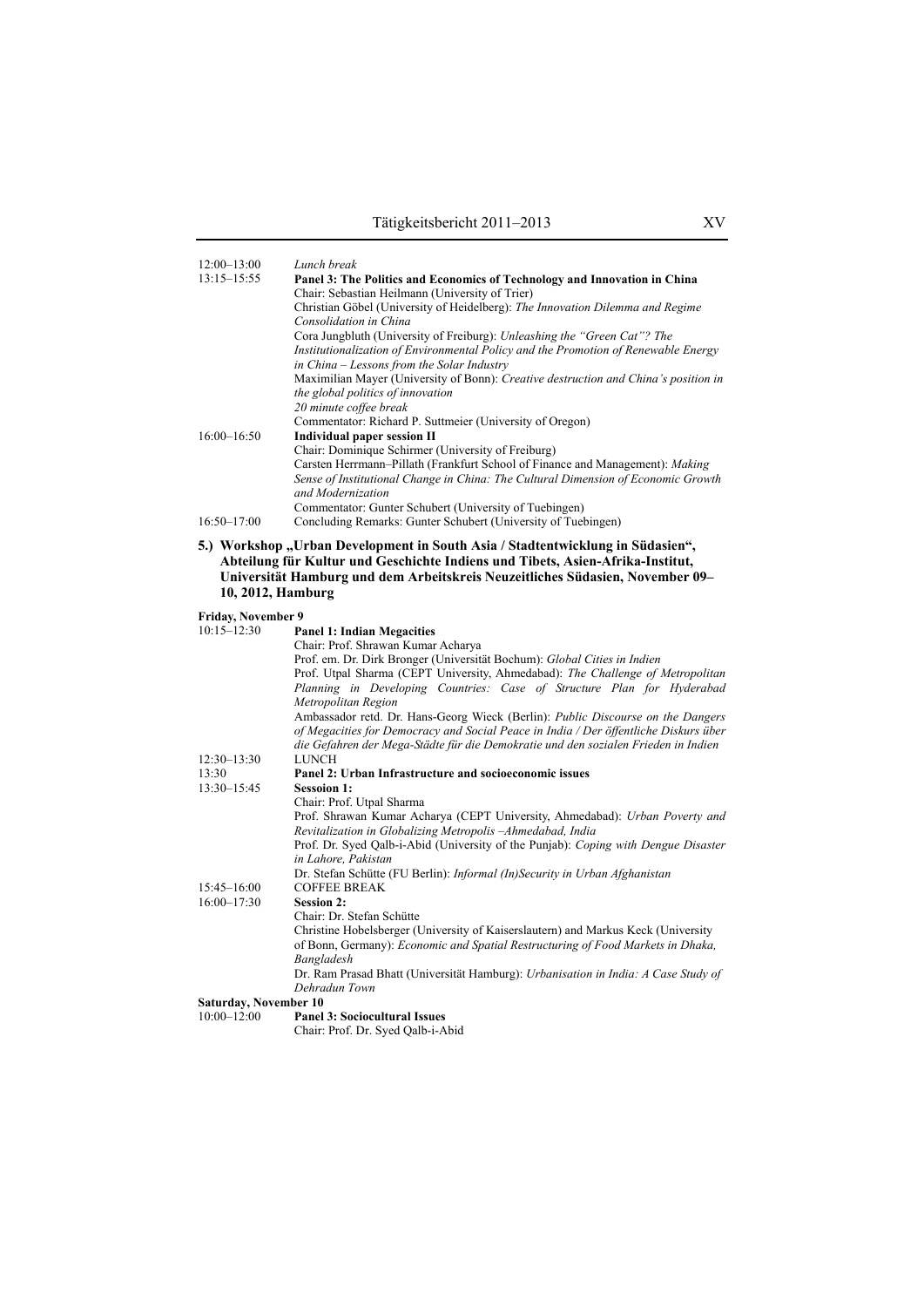Dr. Sonja Wengoborski (Johannes Gutenberg Universität Mainz): *Life in the Country and in Town in the Mirror of Singhalese Literature / Leben auf dem Land und in der Stadt im Spiegel der singhalesischen Literatur* Marina Marinova (Universität Hamburg): *New Developments in Urban Hindi* **Concluding Discussion 6) 6. DGA-Nachwuchstagung "Asienforschung", Tagungshaus der Thüringer Sozialakademie in Jena, 18.–20. Januar 2013 Freitag, 18. Januar**  19:15–20:15 **Panel: Soziale Identitäten**  Kommentatorin: Dr. Michaela Haug Maria Rost: *Mobil, kommunizierend, werbend: Eine vergleichende Untersuchung inszenierter Medienbilder und individueller Reisebeschreibungen aus Indien und Deutschland*  Sara Czinczoll: *Die Rolle der Frau in Osttimor von 1975 bis heute*  **Samstag, 19. Januar** 09:30-11:00 Pa Panel: Politische & ökonomische Herausforderungen I Kommentator: Dr. Günter Schucher Robert Pauls: *Eine werttheoretisch fundierte Analyse des chinesischen Kapitalismus* Antje Heinrich: *Die Förderung des chinesischen Mittelstands – Eine wirtschafts- und rechtsökonomische Analyse*  Constanze Müller: *China's Knowledge Workers: Mediating between Foreign Enterprises and the Chinese Business Environment* 11:00–11:20 KAFFEEPAUSE<br>11:20–12:20 **Panel: Methodis** Panel: Methodische Herausforderungen Kommentator: Prof. Dr. Björn Alpermann Raphael Susewind: *What's in a name? "Muslim names" and belonging in North India/Ethnografie, qualitativ-quantitaiver Ansatz* Arndt Emmerich: *Muslim Politics and Representation in South India – The Case of the Popular Front of India/Ethnografie* 14:00–16:00 **Panel: Soziale Bewegungen & Integration**  Kommentator: Dr. Stefan Rother Nadine Vogel: *Foodbanks in Japan: Eine netzwerkanalytische Untersuchung zu den Gründen der Ausbreitung von Lebensmitteltafeln in Japan* Anna-Maria Manz: *Neue unternehmerische Migranten aus China in Jakutsk (Russland) - Lokale gesellschaftliche Inkorporation in der Migration*  Mareike Meyn: *Segregation und politische Intergration von chinesischen Immigranten in den USA* Stephanie Bräuer: *The role of pro bono legal aid in the anti-domestic violence movement in the People's Republic of China (PRC)* 16:30–17:30 **Panel: Internationale Beziehungen & Konflikte**  Kommentator: Dr. Manuel Schmitz Uta Golze: *China-led mulitlateral "institution building": Motives and Interests* David Reitemeier*: China und die G20 - Ist China bereit für seine globale Bedeutung?* **Sonntag, 20. Januar**  9:00–10:30 **Panel: Methodische Herausforderung II** Kommentator: Prof. Dr. Björn Alpermann Johannes Lejeune: *Ideologie in Chinas internationalen Beziehungen/Interviews, Diskursanalyse* Magnus Dau: *Engaging society on Sina Weibo – the case of Environmental Protection Bureaus/quantitativ-qualitativer Forschungsansatz* Elena Klorer: *Zuwanderung als Chance für ein alterndes China?/Diskursanalyse*